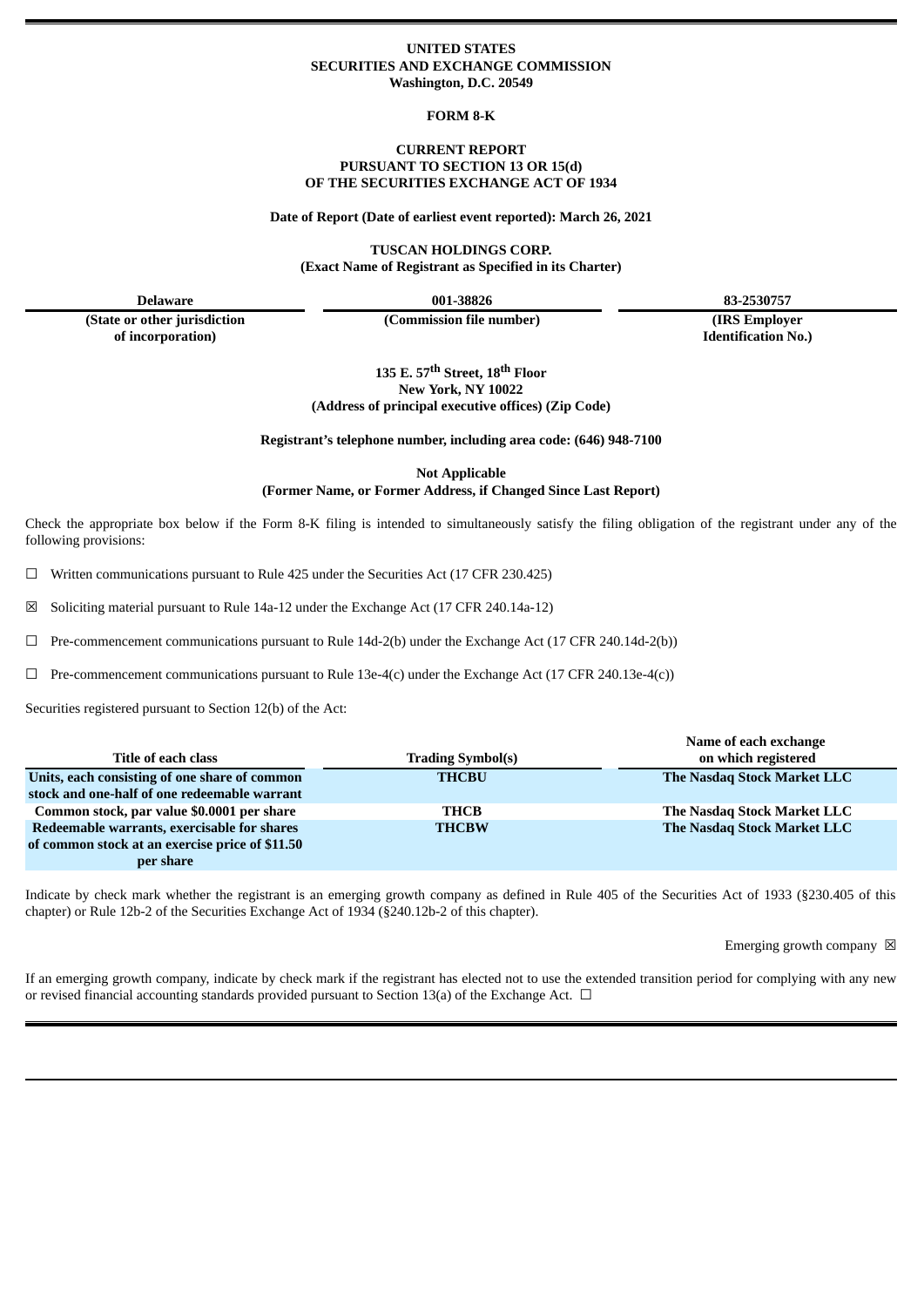# **Item 8.01 Other Events.**

Attached as Exhibit 99.1 to this Current Report on Form 8-K and incorporated herein by reference is a press release issued on March 26, 2021 by Microvast, Inc., a Delaware corporation (the "Company").

# **Additional Information and Where to Find It**

This Current Report on Form 8-K relates to the previously announced Business Combination Agreement (the "BCA"), dated as of February 1, 2021, among Tuscan Holdings Corp., a Delaware corporation ("Parent"), TSCN Merger Sub Inc., a newly formed Delaware corporation and wholly owned subsidiary of Parent ("Merger Sub"), and the Company (the "Merger" and, together with the other transactions related thereto, the "Proposed Transaction"). In connection with the Proposed Transaction involving Parent and the Company, Parent intends to file relevant materials with the SEC, including a proxy statement. On February 16, 2021 Tuscan filed a preliminary proxy statement with the SEC relating to the Proposed Transaction. This document is not a substitute for the proxy statement. INVESTORS AND SECURITY HOLDERS AND OTHER INTERESTED PARTIES ARE URGED TO READ THE PROXY STATEMENT AND ANY OTHER RELEVANT DOCUMENTS THAT ARE FILED OR WILL BE FILED WITH THE SEC, AS WELL AS ANY AMENDMENTS OR SUPPLEMENTS TO THESE DOCUMENTS, CAREFULLY AND IN THEIR ENTIRETY WHEN THEY BECOME AVAILABLE BECAUSE THEY WILL CONTAIN IMPORTANT INFORMATION ABOUT PARENT, THE COMPANY, THE PROPOSED TRANSACTION AND RELATED MATTERS. The proxy statement and other documents relating to the Proposed Transaction (when they are available) can be obtained free of charge from the SEC's website at www.sec.gov. These documents (when they are available) can also be obtained free of charge from Parent upon written request to Parent at: Tuscan Holdings Corp., 135 E. 57th St., 17th Floor, New York, NY 10022.

### **No Offer or Solicitation**

This Current Report on Form 8-K is for informational purposes only and is not intended to and shall not constitute a proxy statement or the solicitation of a proxy, consent or authorization with respect to any securities or in respect of the Proposed Transaction and is not intended to and shall not constitute an offer to sell or the solicitation of an offer to sell or the solicitation of an offer to buy or subscribe for any securities or a solicitation of any vote of approval, nor shall there be any sale, issuance or transfer of securities in any jurisdiction in which such offer, solicitation or sale would be unlawful prior to registration or qualification under the securities laws of any such jurisdiction.

# **Participants in Solicitation**

This Current Report on Form 8-K is not a solicitation of a proxy from any investor or securityholder. However, Parent, the Company, and certain of their directors and executive officers may be deemed to be participants in the solicitation of proxies in connection with the Proposed Transaction under the rules of the SEC. Information about Parent's directors and executive officers and their ownership of Parent's securities is set forth in Parent's filings with the SEC, including Parent's Annual Report on Form 10-K for the fiscal year ended December 31, 2020, which was filed with the SEC on March 25, 2021. To the extent that holdings of Parent's securities have changed since the amounts printed in Parent's proxy statement, such changes have been or will be reflected on Statements of Change in Ownership on Form 4 filed with the SEC. Additional information regarding the participants will also be included in the proxy statement, when it becomes available. When available, these documents can be obtained free of charge from the sources indicated above.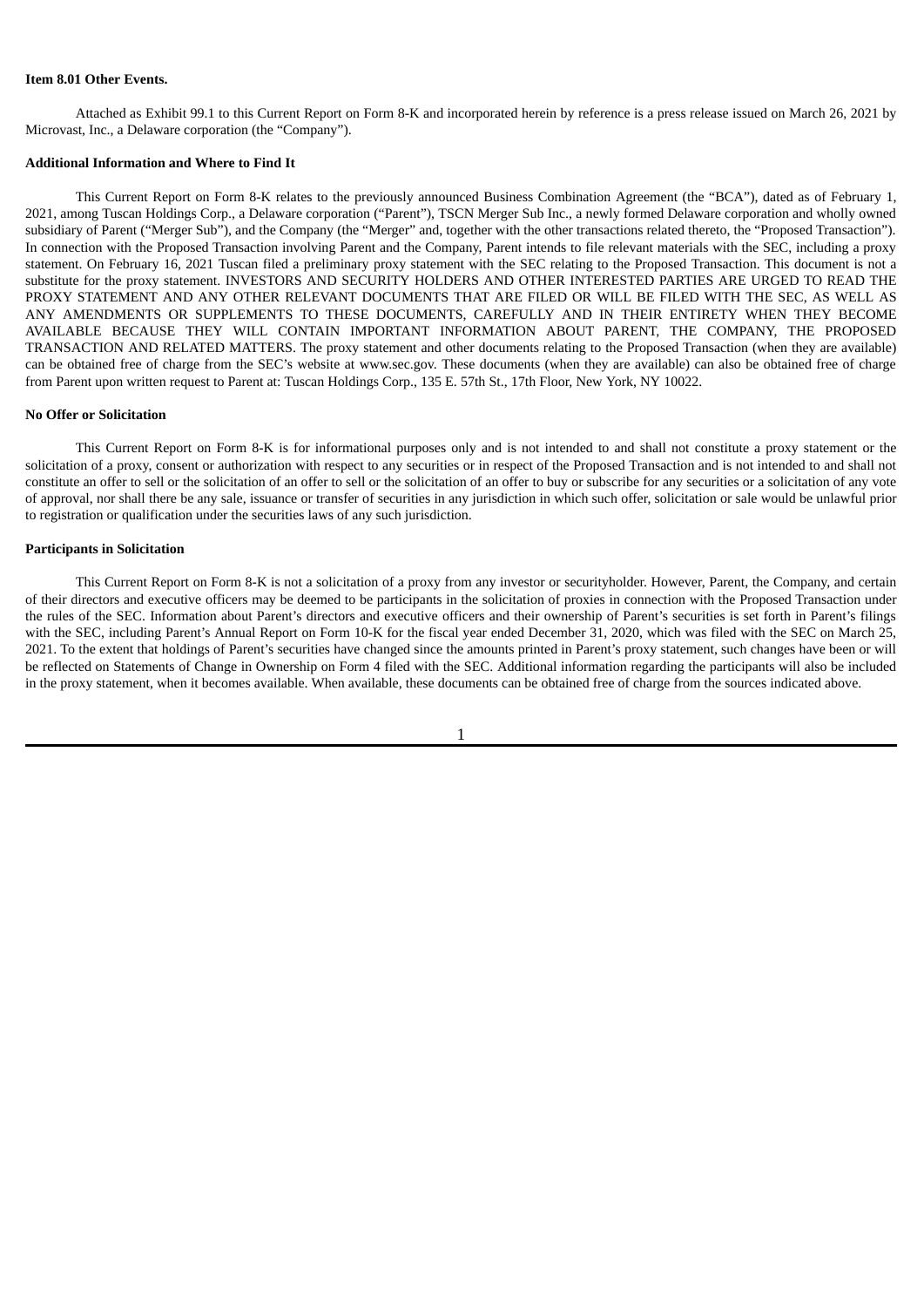# **Cautionary Statement Regarding Forward-Looking Statements**

This Current Report on Form 8-K contains "forward-looking statements" within the meaning of the Private Securities Litigation Reform Act of 1995. Such statements include, but are not limited to, statements about future financial and operating results, our plans, objectives, expectations and intentions with respect to future operations, products and services; and other statements identified by words such as "will likely result," "are expected to," "will continue," "is anticipated," "estimated," "believe," "intend," "plan," "projection," "outlook" or words of similar meaning. These forward-looking statements include, but are not limited to, statements regarding the Company's industry and market sizes, future opportunities for Parent, the Company and the combined company, Parent's and the Company's estimated future results and the Proposed Transaction, including the implied enterprise value, the expected transaction and ownership structure and the likelihood and ability of the parties to successfully consummate the Proposed Transaction. Such forward-looking statements are based upon the current beliefs and expectations of our management and are inherently subject to significant business, economic and competitive uncertainties and contingencies, many of which are difficult to predict and generally beyond our control. Actual results and the timing of events may differ materially from the results anticipated in these forward-looking statements.

In addition to factors previously disclosed in Parent's reports filed with the SEC and those identified elsewhere in this communication, the following factors, among others, could cause actual results and the timing of events to differ materially from the anticipated results or other expectations expressed in the forward-looking statements: (1) inability to complete the Proposed Transaction or, if Parent does not complete the Proposed Transaction, any other business combination; (2) the inability to complete the Proposed Transaction due to the failure to meet the closing conditions to the Proposed Transaction, including the inability to obtain approval of Parent's stockholders, the inability to consummate the contemplated PIPE financing, the failure to achieve the minimum amount of cash available following any redemptions by Parent stockholders, the failure to meet the Nasdaq listing standards in connection with the consummation of the Proposed Transaction, or the occurrence of any event, change or other circumstances that could give rise to the termination of the definitive agreement; (3) costs related to the Proposed Transaction; (4) a delay or failure to realize the expected benefits from the Proposed Transaction; (5) risks related to disruption of management time from ongoing business operations due to the Proposed Transaction; (6) the impact of the ongoing COVID-19 pandemic; (7) changes in the highly competitive market in which the Company competes, including with respect to its competitive landscape, technology evolution or regulatory changes; (8) changes in the markets that the Company targets; (9) risk that the Company may not be able to execute its growth strategies or achieve profitability; (10) the risk that the Company is unable to secure or protect its intellectual property; (11) the risk that the Company's customers or third-party suppliers are unable to meet their obligations fully or in a timely manner; (12) the risk that the Company's customers will adjust, cancel or suspend their orders for the Company's products; (13) the risk that the Company will need to raise additional capital to execute its business plan, which may not be available on acceptable terms or at all; (14) the risk of product liability or regulatory lawsuits or proceedings relating to the Company's products or services, and (15) the risk that the Company may not be able to develop and maintain effective internal controls; (16) the outcome of any legal proceedings that may be instituted against Parent, the Company or any of their respective directors or officers following the announcement of the Proposed Combination; (17) risks of operations in the People's Republic of China; and (18) the failure to realize anticipated pro forma results and underlying assumptions, including with respect to estimated stockholder redemptions and purchase price and other adjustments.

Actual results, performance or achievements may differ materially, and potentially adversely, from any projections and forward-looking statements and the assumptions on which those forward-looking statements are based. There can be no assurance that the data contained herein is reflective of future performance to any degree. You are cautioned not to place undue reliance on forward-looking statements as a predictor of future performance as projected financial information and other information are based on estimates and assumptions that are inherently subject to various significant risks, uncertainties and other factors, many of which are beyond our control. All information set forth herein speaks only as of the date hereof in the case of information about Parent and the Company or the date of such information in the case of information from persons other than Parent or the Company, and we disclaim any intention or obligation to update any forward-looking statements as a result of developments occurring after the date of this communication. Forecasts and estimates regarding The Company's industry and end markets are based on sources we believe to be reliable, however there can be no assurance these forecasts and estimates will prove accurate in whole or in part. Annualized, pro forma, projected and estimated numbers are used for illustrative purpose only, are not forecasts and may not reflect actual results.

#### **Item 9.01 Financial Statements and Exhibits.**

(d) Exhibits.

99.1 Press [Release,](#page-4-0) dated March 26, 2021.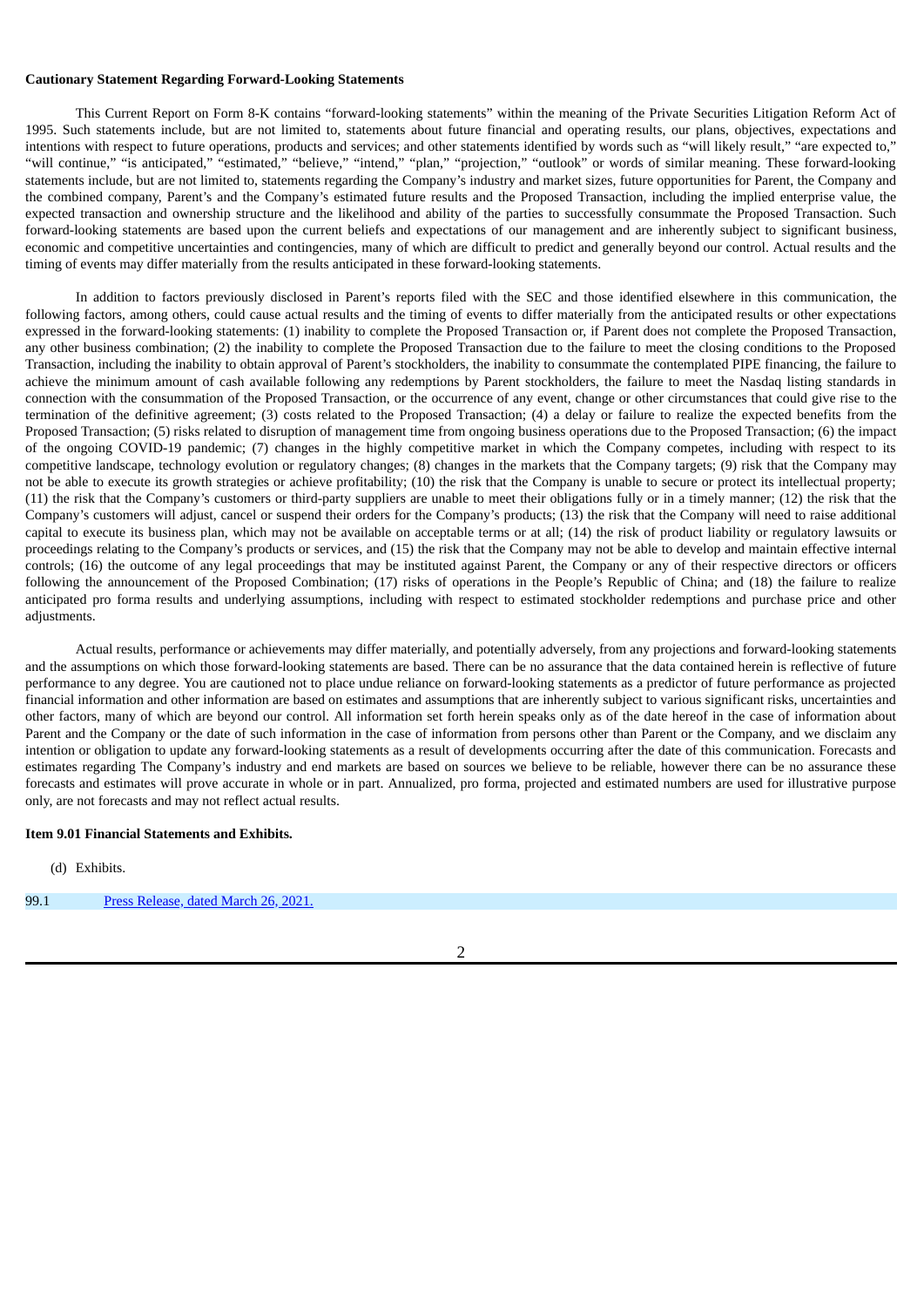# **SIGNATURES**

Pursuant to the requirements of the Securities Exchange Act of 1934, the registrant has duly caused this report to be signed on its behalf by the undersigned hereunto duly authorized.

# **TUSCAN HOLDINGS CORP.**

Date: March 26, 2021 By: /s/ Stephen A. Vogel

Name: Stephen A. Vogel Title: Chief Executive Officer

3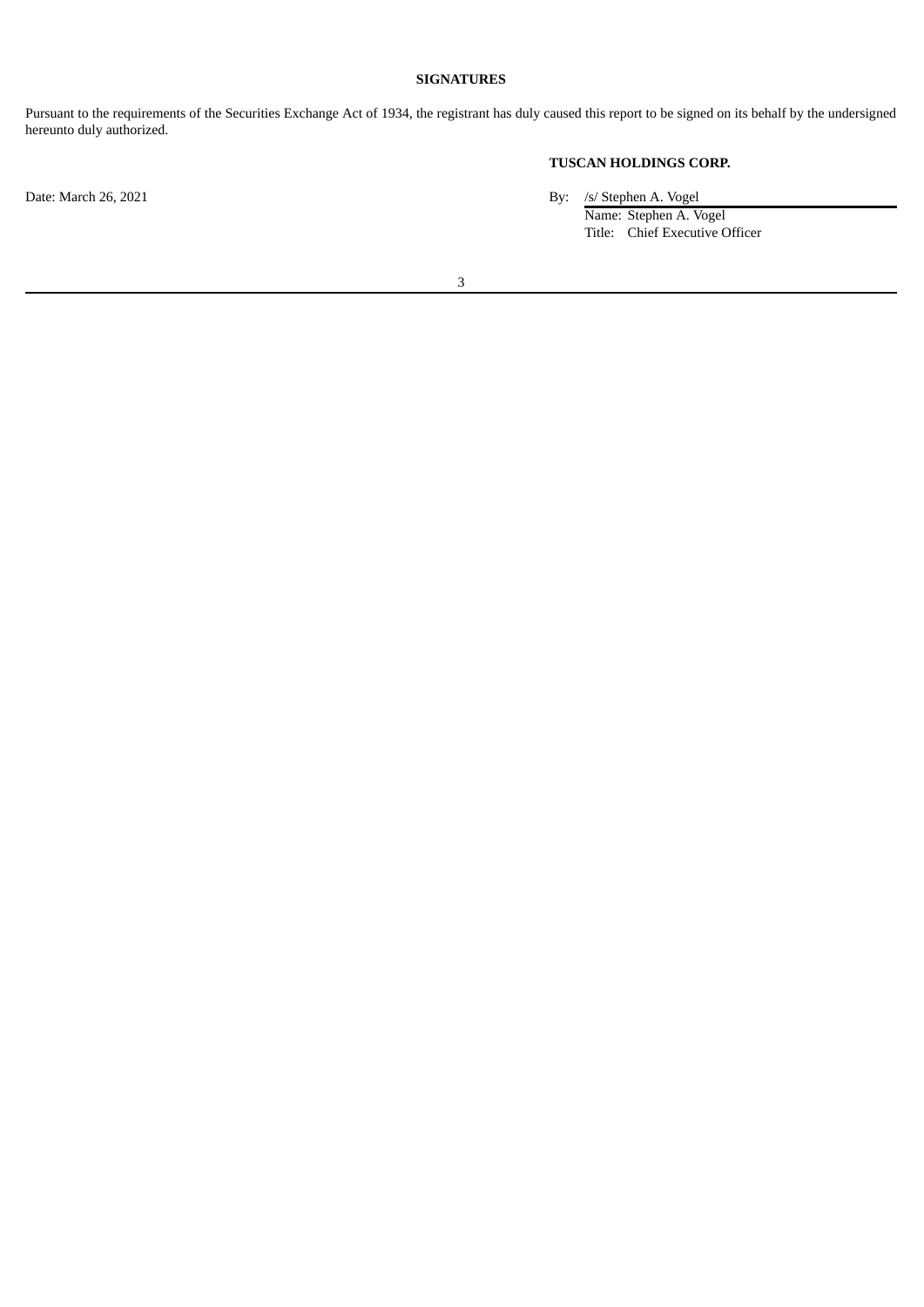

# Microvast Expands Into French E-bus Market

- Expansion in French e-bus market with local bus OEM SAFRA
	- Framework supply of lithium-ion battery systems
	- 3 year agreement with product delivery starting March 2021
- Potential further collaboration in fuel-cell and retrofit bus business

<span id="page-4-0"></span>HOUSTON, March 26<sup>th</sup>, 2021 – Microvast, a leading global provider of next-generation battery technologies for commercial and specialty vehicles that recently announced a planned business combination with Tuscan Holdings Corp. (Nasdaq: THCB), today announced the intial delivery of battery systems to French bus manufacturer SAFRA in Albi, France. Microvast will provide SAFRA with three standard certified battery products for its full electric and hybrid buses, as well as for the refurbishment of the bus fleet over the next three years.

# *Microvast collaborates with SAFRA to propel the electrification of French bus market*

Last October, Microvast was nominated as the battery supplier for the full-electric bus, hybrid bus, and the retrofit bus of the French bus OEM SAFRA. Under the framework supply agreement, Microvast will supply up to 2,000 battery packs from Microvast over three years, starting in March 2021.

Key factors in the selection of Microvast were its standard and certified battery pack offerings that fulfill the technical requirements. The Microvast battery packs can be flexibly connected in serial and/or parallel to reach different voltage and energy levels.

The high level of standardization and modularity can accommodate various project demands. Furthermore, Microvast battery packs are expected to be certified with ECE R100.2 by June 2021, so that the vehicle can conform to the ECE regulation.

With the planned launch of SAFRA's e-bus late this year, Microvast will further expand its footprint in the French e-bus market. Meanwhile, both parties are exploring further opportunities in the fuel cell bus and bus retrofit business. Since Microvast has the complete vertical integrated capability of battery design and production from material to turn-key solution, it can continuously upgrade its solutions by developing new high-performance cells to fit into the standard module and pack products.

# **About Microvast**

Microvast, Inc. is a technology innovator that designs, develops and manufactures lithium-ion battery solutions. Founded in 2006 and headquartered in Houston, TX, Microvast is renowned for its cutting-edge cell technology and its vertical integration capabilities which extends from core battery chemistry (cathode, anode, electrolyte, and separator) to battery packs. By integrating the process from raw material to system assembly, Microvast has developed a family of products covering a broad breadth of market applications. More information can be found on the corporate website: www.microvast.com.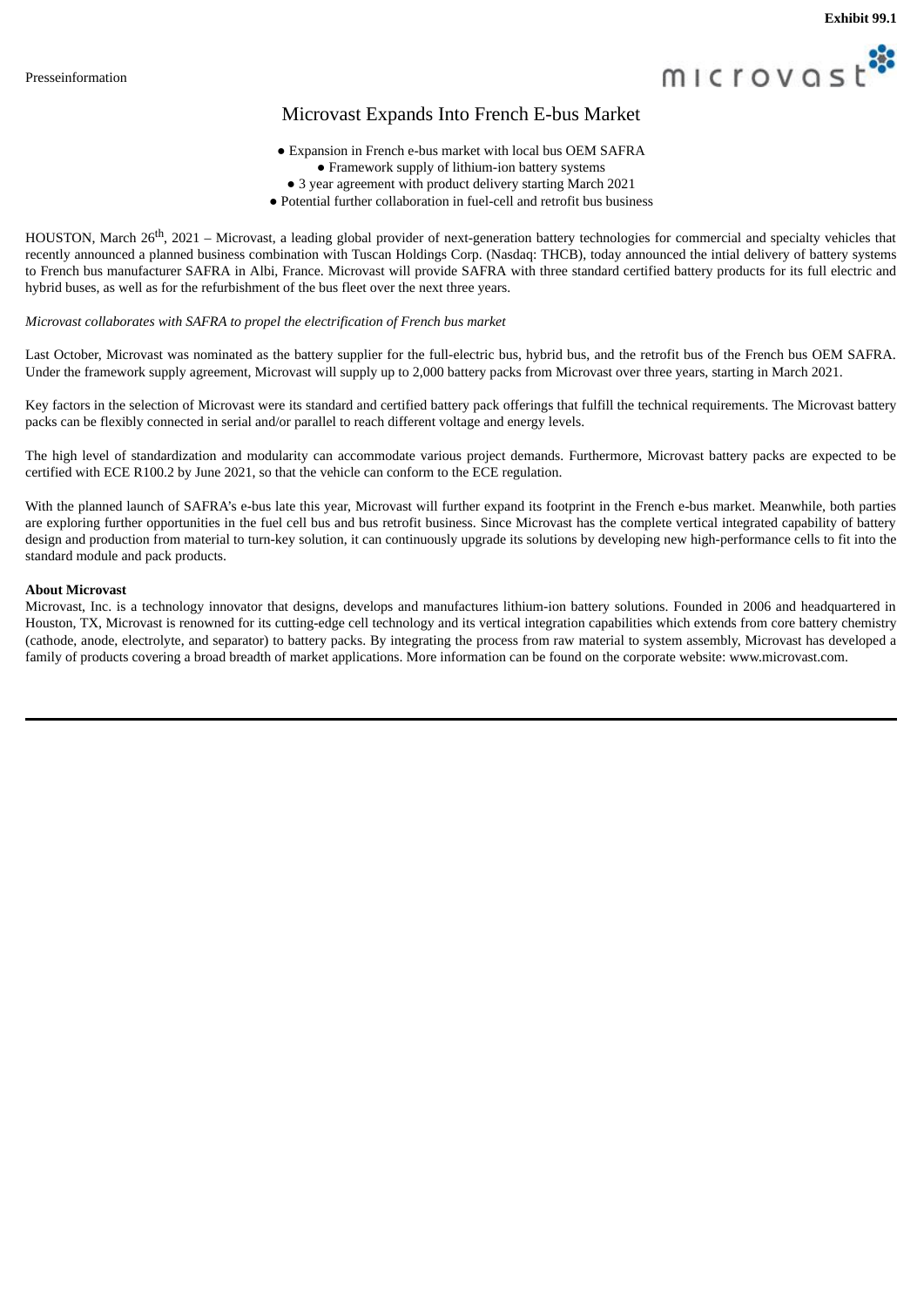#### Presseinformation

# **About SAFRA**



SAFRA, founded in 1955, is based in Albi, France. It has grown to become a Group and its 3 companies are located on an 8-hectare site with more than 16,000 m² of covered buildings. In 2020, the SAFRA Group had a turnover of 24 million euros, and employed 245 staff in its various companies. SAFRA company (Public Transport Equipment) has 2 areas of activity: SAFRA Manufacturer, which designs, manufactures and sells a complete range of urban electric buses under the Businova brand. This bus boasts an atypical design and innovative architecture and is sold in a number of different versions, with 2 dimensions (10.5m and 12m) and 3 types of engine (rechargeable electric hybrid, pure electric or hydrogen), all of which meet the requirements of the new French Energy Transition Law directives. And SAFRA Rénovation, specialising in equipment, fittings, renovation and heavy maintenance services for urban transport vehicles (buses, trams, underground trains, railway coaches).

# **About Tuscan**

Tuscan Holdings Corp. is a blank check company whose business purpose is to effect a merger, capital stock exchange, asset acquisition, stock purchase, reorganization or similar business combination with one or more businesses. Tuscan's management team is led by Stephen Vogel, Chairman and Chief Executive Officer. Tuscan is listed on Nasdaq under the ticker symbol "THCB."

#### **About InterPrivate**

InterPrivate Capital is a private investment firm that invests on behalf of a consortium of family offices. The firm's unique independent co-sponsor structure provides its investors with the deep sector expertise and transaction execution capabilities of veteran deal-makers from the world's leading private equity and venture capital firms. Affiliates of InterPrivate Capital act as sponsors, co-sponsors and advisors of SPACs, and manage a number of investment vehicles on behalf of its family office co-investors that participate in private and public opportunities, including PIPE investments in support of the firm's sponsored business combinations. For more information regarding InterPrivate Capital, please visit www.interprivate.com. For more information regarding InterPrivate's SPAC strategy, please visit www.ipvspac.com.

# **Additional Information and Where to Find It**

In connection with the proposed transaction (the "Proposed Transaction") involving Tuscan Holdings Corp., a Delaware corporation ("Tuscan") and Microvast, Inc. a Delaware corporation ("Microvast"), Tuscan intends to file relevant materials with the SEC, including a proxy statement. On February 16, 2021 Tuscan filed a preliminary proxy statement with the SEC relating to the Proposed Transaction. This document is not a substitute for the proxy statement. INVESTORS AND SECURITY HOLDERS AND OTHER INTERESTED PARTIES ARE URGED TO READ THE PROXY STATEMENT AND ANY OTHER RELEVANT DOCUMENTS THAT ARE FILED OR WILL BE FILED WITH THE SEC, AS WELL AS ANY AMENDMENTS OR SUPPLEMENTS TO THESE DOCUMENTS, CAREFULLY AND IN THEIR ENTIRETY WHEN THEY BECOME AVAILABLE BECAUSE THEY WILL CONTAIN IMPORTANT INFORMATION ABOUT MICROVAST, TUSCAN, THE PROPOSED TRANSACTION AND RELATED MATTERS. The proxy statement and other documents relating to the Proposed Transaction (when they are available) can be obtained free of charge from the SEC's website at www.sec.gov. These documents (when they are available) can also be obtained free of charge from Tuscan upon written request to Tuscan at Tuscan Holdings Corp., 135 E. 57th St., 17th Floor, New York, NY 10022.

#### **No Offer or Solicitation**

This communication is for informational purposes only and is not intended to and shall not constitute a proxy statement or the solicitation of a proxy, consent or authorization with respect to any securities in respect of the Proposed Transaction and shall not constitute an offer to sell or the solicitation of an offer to buy or subscribe for any securities or a solicitation of any vote of approval, nor shall there be any sale, issuance or transfer of securities in any jurisdiction in which such offer, solicitation or sale would be unlawful prior to registration or qualification under the securities laws of any such jurisdiction.

#### $\overline{2}$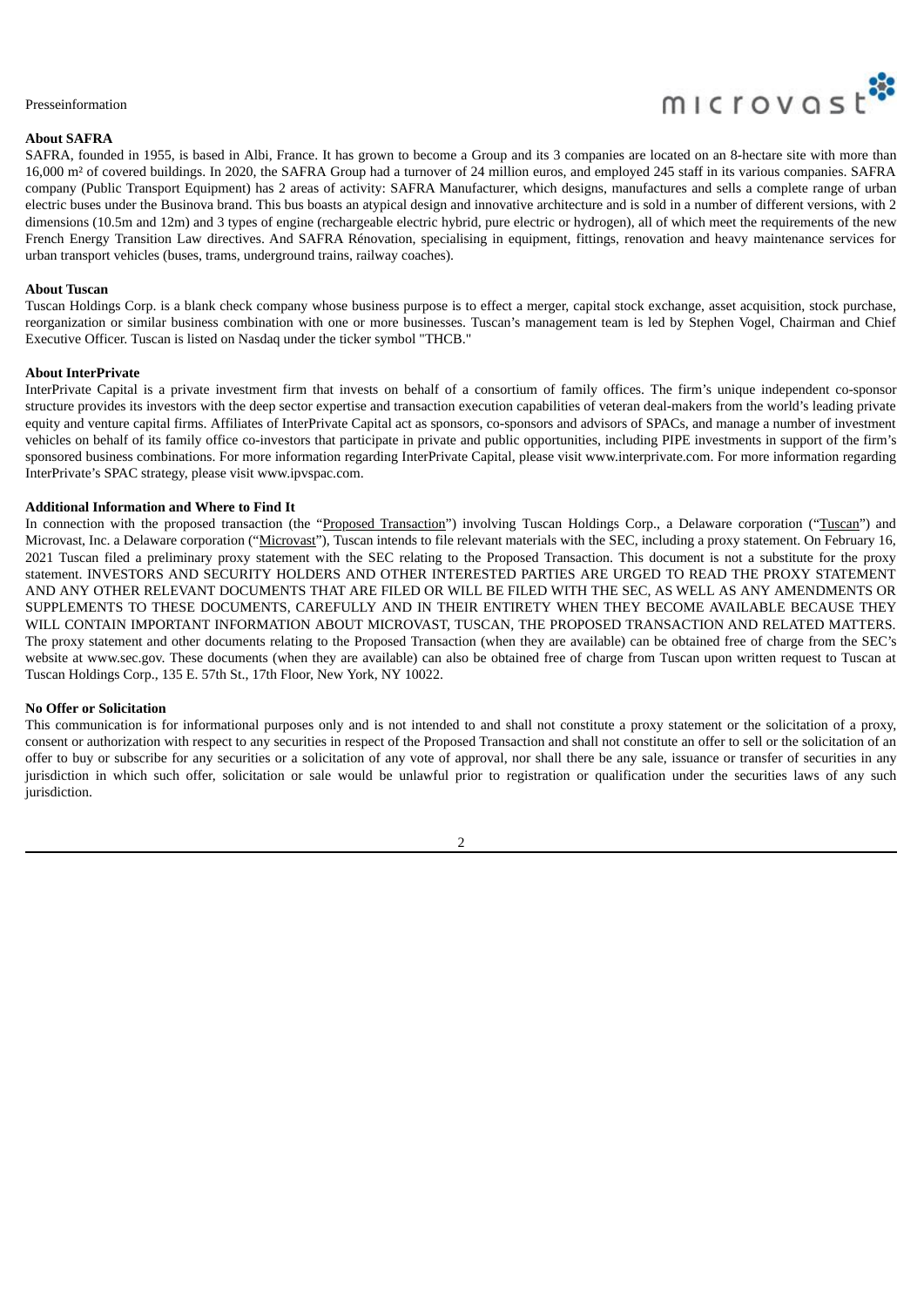#### Presseinformation

## **Participants in Solicitation**

microvast

This communication is not a solicitation of a proxy from any investor or securityholder. However, Tuscan, Microvast, and certain of their directors and executive officers may be deemed to be participants in the solicitation of proxies in connection with the Proposed Transaction under the rules of the SEC. Information about Tuscan's directors and executive officers and their ownership of Tuscan's securities is set forth in Tuscan's filings with the SEC, including Tuscan's Annual Report on Form 10-K for the fiscal year ended December 31, 2020, which was filed with the SEC on March 25, 2021. To the extent that holdings of Tuscan's securities have changed since the amounts included in Tuscan's Annual Report, such changes have been or will be reflected on Statements of Change in Ownership on Form 4 filed with the SEC. Additional information regarding the participants is also included in the preliminary proxy statement filed on February 16, 2021 and will be included in the definitive proxy statement, when it becomes available. When available, these documents can be obtained free of charge from the sources indicated above.

# **Cautionary Statement Regarding Forward-Looking Statements**

This communication contains "forward-looking statements" within the meaning of the Private Securities Litigation Reform Act of 1995. Such statements include, but are not limited to, statements about future financial and operating results, our plans, objectives, expectations and intentions with respect to future operations, products and services; and other statements identified by words such as "will likely result," "are expected to," "will continue," "is anticipated," "estimated," "believe," "intend," "plan," "projection," "outlook" or words of similar meaning. These forward-looking statements include, but are not limited to, statements regarding Microvast's industry and market sizes, future opportunities for Tuscan, Microvast and the combined company, Tuscan's and Microvast's estimated future results and the Proposed Transaction, including the implied equity value, the expected transaction and ownership structure and the likelihood and ability of the parties to successfully consummate the Proposed Transaction. Such forward-looking statements are based upon the current beliefs and expectations of our management and are inherently subject to significant business, economic and competitive uncertainties and contingencies, many of which are difficult to predict and generally beyond our control. Actual results and the timing of events may differ materially from the results anticipated in these forward-looking statements.

In addition to factors previously disclosed in Tuscan's reports filed with the SEC and those identified elsewhere in this communication, the following factors, among others, could cause actual results and the timing of events to differ materially from the anticipated results or other expectations expressed in the forward-looking statements: (1) inability to complete the Proposed Transaction or, if Tuscan does not complete the Proposed Transaction, any other business combination; (2) the inability to complete the Proposed Transaction due to the failure to meet the closing conditions to the Proposed Transaction, including the inability to obtain approval of Tuscan's stockholders, the inability to consummate the contemplated PIPE financing, the failure to achieve the minimum amount of cash available following any redemptions by Tuscan stockholders, the failure to meet the Nasdaq listing standards in connection with the consummation of the Proposed Transaction, or the occurrence of any event, change or other circumstances that could give rise to the termination of the definitive agreement; (3) costs related to the Proposed Transaction; (4) a delay or failure to realize the expected benefits from the Proposed Transaction; (5) risks related to disruption of management time from ongoing business operations due to the Proposed Transaction; (6) the impact of the ongoing COVID-19 pandemic; (7) changes in the highly competitive market in which Microvast competes, including with respect to its competitive landscape, technology evolution or regulatory changes; (8) changes in the markets that Microvast targets; (9) risk that Microvast may not be able to execute its growth strategies or achieve profitability; (10) the risk that Microvast is unable to secure or protect its intellectual property; (11) the risk that Microvast's customers or thirdparty suppliers are unable to meet their obligations fully or in a timely manner; (12) the risk that Microvast's customers will adjust, cancel, or suspend their orders for Microvast's products; (13) the risk that Microvast will need to raise additional capital to execute its business plan, which may not be available on acceptable terms or at all; (14) the risk of product liability or regulatory lawsuits or proceedings relating to Microvast's products or services; (15) the risk that Microvast may not be able to develop and maintain effective internal controls; (16) the outcome of any legal proceedings that may be instituted against Tuscan, Microvast or any of their respective directors or officers following the announcement of the Proposed Combination; (17) risks of operations in the People's Republic of China; and (18) the failure to realize anticipated pro forma results and underlying assumptions, including with respect to estimated stockholder redemptions and purchase price and other adjustments.

3